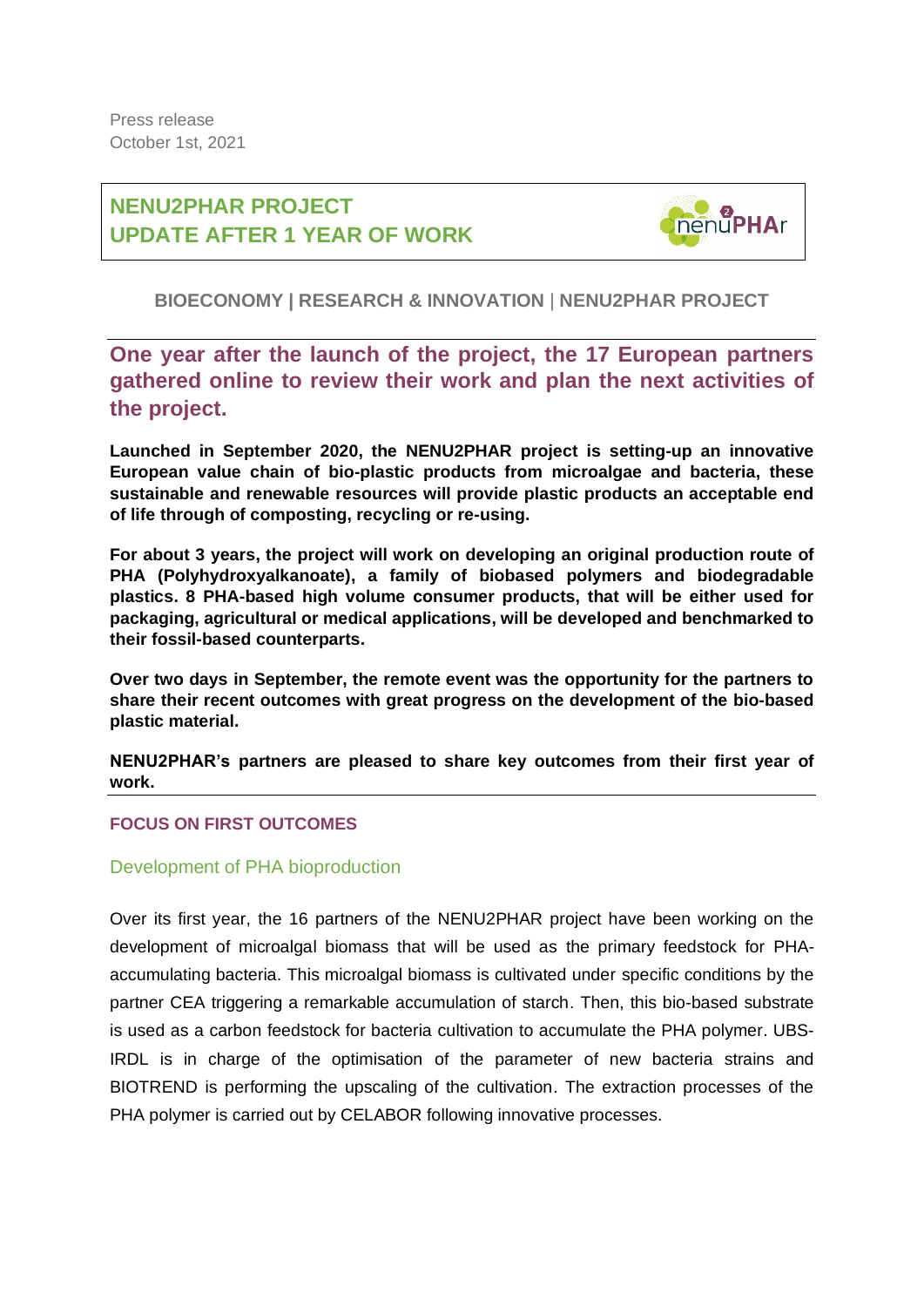

# Legal, regulatory, framework, REACH, and policies for plastic products and processes

The first public deliverable has been drafted under the coordination of LOMARTOV: partners have worked on defining the completely legal, regulatory framework, REACH and policies for plastics products and processes. The infographics are available on the [NENU2PHAR](https://nenu2phar.eu/public-documents/#scientific-articles)  [website.](https://nenu2phar.eu/public-documents/#scientific-articles)

## Other lines of progress

In addition to these two significant developments, the other activities of the project related to the formulation, compounding and processing of the PHA materials has been initiated by partners ITENE, ELIXANCE, BIOMI, IPC and CENTEXBEL.



ZER0-E, with IAR and LOMARTOV have worked on the first versions of the market assessments of bio-plastic products and the identification of value map and consumer needs to allow the industrial partners to target the relevant markets and consumers.

In addition, first tests on compostability, disintegration and ecotoxicity have been launched by ITENE on several samples of reference including PHB and PHB-based blends. At the same time, biodegradation in sea water was also started by IRDL using the same type of materials.

Finally, partners started presenting the work during several events such as the 2nd PHA [platform World Congress 2021](https://nenu2phar.eu/nenu2phar-will-present-at-the-2nd-pha-platform-world-congress/) in September, [7th International Polysaccharide Conference of](https://nenu2phar.eu/nenu2phar-researchers-will-participate-in-the-7th-international-polysaccharide-conference/)  [the European Polysaccharide](https://nenu2phar.eu/nenu2phar-researchers-will-participate-in-the-7th-international-polysaccharide-conference/) in October.

## **PROJECT'S NEXT STEPS**

In the forthcoming months, the next steps of the project will be dedicated to:

the development of product materials in collaboration with the industrial partners (DANONE, KAJ PLASTICS, SOFRADIM PRODUCTION and IFG EXELTO), targeting properties higher than their fossil-based counterparts.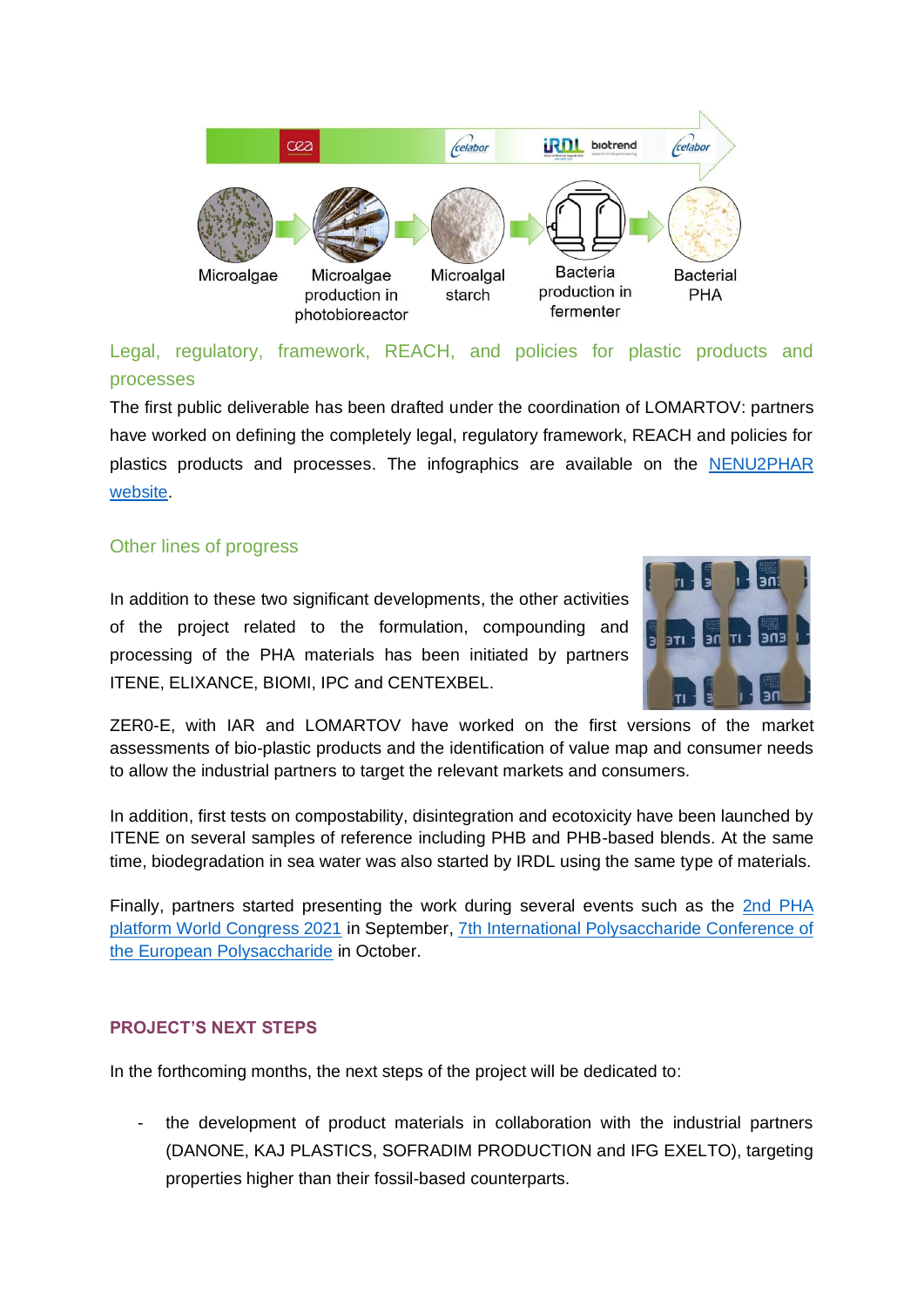- the upscaling process of biobased PHA from microalgae biomass feedstock
- Biodegradation on land and marine waters and recycling assessments of PHAcompounds

#### **ABOUT NENU2PHAR**

The NENU2PHAR project aims at bridging this crucial gap in the EU industry, within an inclusive approach that will address the whole PHA-based plastic value chain, targeting high volume consumer products. The NENU2PHAR project gathers 17 partners, leaders in the different fields of research, from biomass development to formulation of biopolymer up to plastic processes. First, bio-sourced will be tackled by developing and optimised production of PHA biopolymer thanks to the optimisation of carbon feedstock from micro-algae biomass and selection of bacteria strains. Then, innovative polymer processing options will generate different structures with various bulk-surface properties, and various end of life properties. Market uptake of this new PHA will be supported by a competitive cost (5€/kg for PHA compounds), high purity product and processes optimised for PHA bioplastic to tackle functional properties of high-volume consumer products better than fossil-based counterparts. 8 PHA-based products will be developed and benchmarked to their fossilbased counterparts. Full validation of the end-of-life scenarios and environmental footprint will be studied based on biodegradability, compostability or recyclability of the bioplastics formulated.

#### **NENU2PHAR\* brings together 16 European partners, coordinated by CEA (France):**

- **4 large industries**: DANONE (France), KAJ PLASTICS (Poland), SOFRADIM PRODUCTION (France), IFG EXELTO (Belgium)
- **6 SMEs**: ELIXANCE (France), CELABOR (Belgium), BIO-MI Ltd (Croatia), BIOTREND (Portugal), LOMARTOV S.L. Applied Innovation Engineering (Spain), ZERO EMISSIONS ENGINEERING B.V. (The Netherlands)
- **4 RTOs**: CEA (France's Alternative Energies and Atomic Energy Commission), Innovation Plasturgie Composites (France), ITENE (Spain), CENTEXBEL (Belgium)
- **1 academic**: Université de Bretagne Sud Institut de recherche Dupuy de Lôme (France)
- **1 innovative cluster**: IAR, the French Bioeconomy Cluster (France)